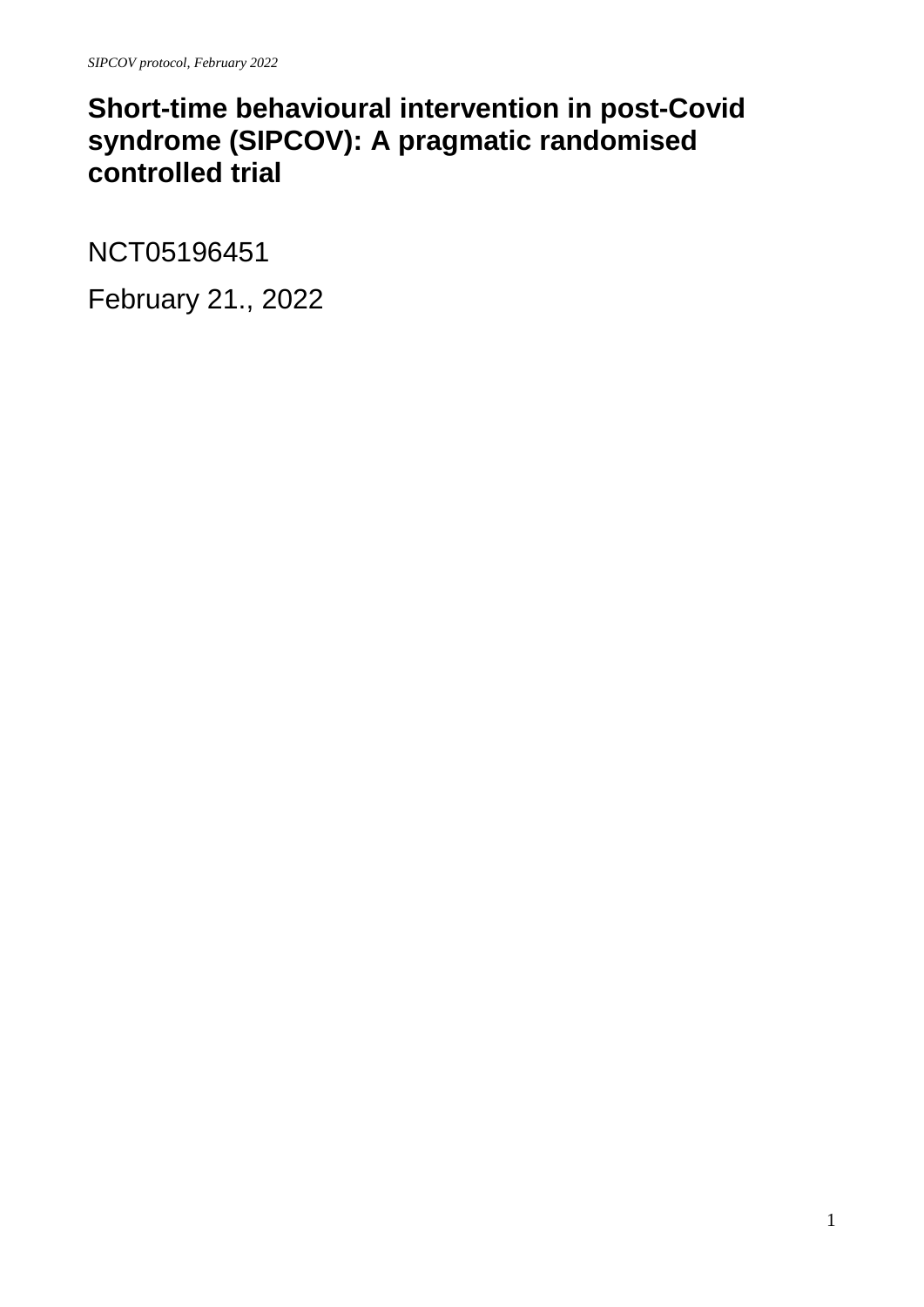# **1. Introduction**

## **Persistent post-infectious symptoms (PPIS) after Covid-19, often referred to as** *post-Covid syndrome***, may be considered as an epidemic in its own right**

The Covid-19 pandemic is an unprecedented threat to health and welfare globally. It is increasingly clear that Covid-19 may result in disabling long-term sequelae often referred to as *post-Covid syndrome* or "*Long Covid"*, being equally common among hospitalized and non-hospitalized patients. 29,30 Evidence suggests that most post-Covid syndrome cases fit within the label of *Persistent post-Infectious Symptoms (PPIS),* encompassing chronic fatigue, pain and other symptoms, but with scarce findings on standard clinical examination.<sup>6,24,27,31</sup>

PPIS is a common sequel after several acute infections with a diverse array of pathogens, ranging from infectious mononucleosis (IM) caused by Epstein-Barr virus, to Q-fever caused by the bacterium *Coxiella burnetii*, and gastroenteritis caused by the parasite *Giardia lamblia*, 10,12 or as an adverse effect following vaccination.<sup>9</sup> PPIS is a pathogen-independent phenomenon that phenotypically appears as an abnormal perpetuation of the acute sickness response (ASR), which is a stereotyped collection of physiological, behavioral and psychological manifestations to an infectious event. 1 Across multiple prospective cohort studies, almost one half of subjects report PPIS six months after the infectious event, and 10-15 % satisfy diagnostic criteria for chronic fatigue syndrome (CFS) (often also referred to as myalgic encephalomyelitis  $(ME)$ ).<sup>5,10,12,23,28</sup> Although late recovery may occur chronic disability is common, with strong negative impact upon employment prospects and family networks, and with high societal costs.<sup>13</sup> Given the total number of Covid-19 cases globally (approximately 140 million by April 2021),<sup>37</sup> *post-Covid syndrome may be considered as an epidemic in its own right* (Fig. 1).



*Figure 1. Covid-19 weekly incidence<sup>37</sup> and a conservative estimate of post-Covid syndrome prevalence (based on 10 % and 5 % case rate, respectively, 6 and 12 months after the acute infection).<sup>12</sup> Recent evidence suggests that the numbers may be even higher. 35*

#### **Functional brain alterations may be a central disease mechanism of post-Covid syndrome**

The underlying disease mechanisms of post-Covid syndrome remain poorly understood. However, studies of PPIS following other infections have revealed a complex blend of genetic/epigenetic<sup>25</sup> and psychosocial<sup>7</sup> vulnerabilities, in concert with autonomic,<sup>40,41</sup> hormonal,<sup>22</sup> and immunological<sup>21</sup> alterations.

A prominent model of PPIS consider *functional brain alterations* to be a central pathophysiological element, possibly explaining other documented aberrations.<sup>11,26,42</sup> This assumption is supported by functional brain imaging studies,  $38,39$  clinical trial outcomes,  $17,32$  and fundamental neurobiological concepts,  $3,18$  and is also intimately related to more comprehensive theories on sustained activation of biological stress responses.  $33,42$ 

# **A rehabilitation program aiming to counteract functional brain alterations in post-Covid syndrome may be effective, but has not been systematically studied**

If functional brain alteration is important in the pathogenesis of PPIS (including post-Covid syndrome), it is conceivable that mental and behavioural interventions may have a beneficial effect. Indeed, cognitive behavioral therapy (CBT) is of documented value in PPIS following other infections.<sup>15,17</sup> As for more extensive and multidisciplinary rehabilitation, little is known regarding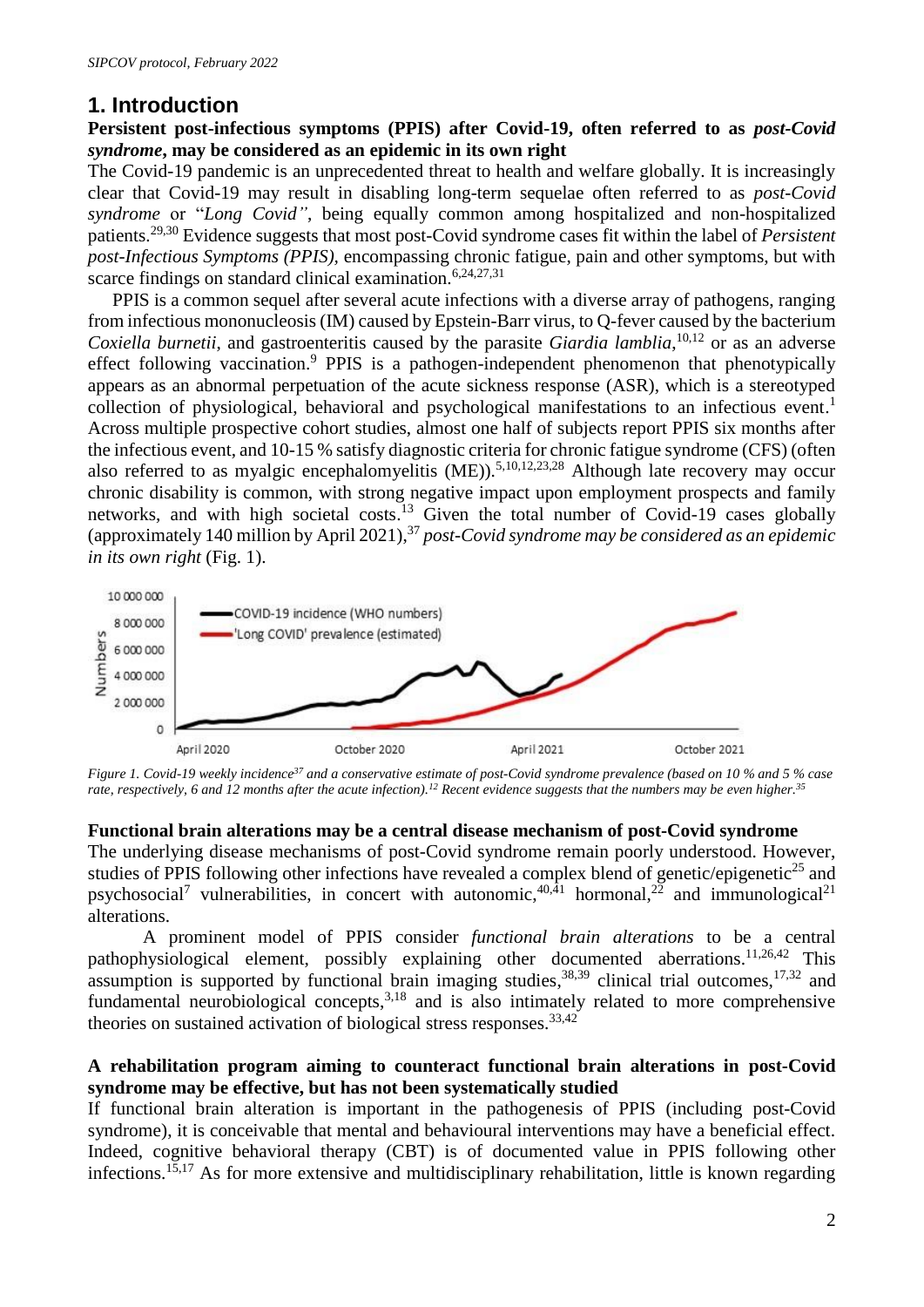efficacy. To the best of our knowledge, no specific rehabilitation program has been systematically studied among post-Covid syndrome sufferers.

# *1.1 Needs description*

## **The present study addresses urgent needs for the health care services as well as the scientific community**

- *Patient treatment*. This project directly addresses a strong need to develop effective treatment strategies for a large patient group suffering from post-Covid syndrome disability. Thus, it significantly improve health care services. Of note, the pragmatic approach ensures strong external validity and generalizability of the results.
- *Relevance and benefit to society*. This project addresses a highly challenging health problem nationally and internationally, which may have substantial negative impact upon employment issues, social security systems, family networks etc.
- *Scientific relevance*. The project addresses a prominent knowledge gap. Also, as the intervention builds upon a specific pathophysiological model, the study results will provide increased insight in disease mechanisms, and may eventually foster similar studies in PPIS following other infections.

# **2. Hypotheses, aims and objectives**

# **We hypothesise that a short-time outpatient-based rehabilitation program will be beneficial as compared to usual care in post-Covid syndrome**

The aim of the present study is to assess the efficacy of a short-time outpatient-based rehabilitation program (the intervention) as compared to usual care (non-intervention) in post-Covid syndrome. The objectives are:

- a) To determine the effect on physical functioning immediately after completion of the intervention. We hypothesises better physical functioning in the intervention group than in the non-intervention group.
- b) To determine the effect on other post-Covid syndrome symptoms (such as fatigue, cognitive difficulties, dyspnoea, pain, sleeping problems) and quality of life (QoL) immediately after completion of the intervention. We hypothesise a beneficial effect of the intervention across all these domains.
- c) To determine adverse effects of the intervention. We hypothesis no differences in the frequency nor seriousness of adverse effects in the intervention group as compared to the non-intervention group.
- d) To determine the effect of the intervention on a long-term basis. We hypothesise that a beneficial effect of the intervention is sustained six months after its delivery.
- e) To explore predictors of intervention effect, including differential effects across subgroups. We hypothesise that time since diagnosis of acute Covid-19 and hospitalization is negatively associated with intervention effect. Furthermore, we hypothesise equal effect of the intervention in the subgroup fulfilling diagnostic criteria for chronic fatigue syndrome/myalgic encephalomyelitis (CFS/ME).
- f) To determine the cost-benefit and cost-effectiveness of the intervention. We hypothesise costbenefit and cost-effectiveness to be better in the intervention as compared to the non-intervention group.

# **3. Project methodology**

# *3.1. Project arrangements, method selection and analyses*

# **Design, recruitment, inclusion/exclusion**

The proposed study is a 2-arm pragmatic randomised controlled trial (RCT) in which 310 patients who suffer from post-Covid syndrome are randomised to either a short-time outpatient-based rehabilitation program (the intervention) or care as usual in a 1:1 ratio (Fig. 2). Assessments will take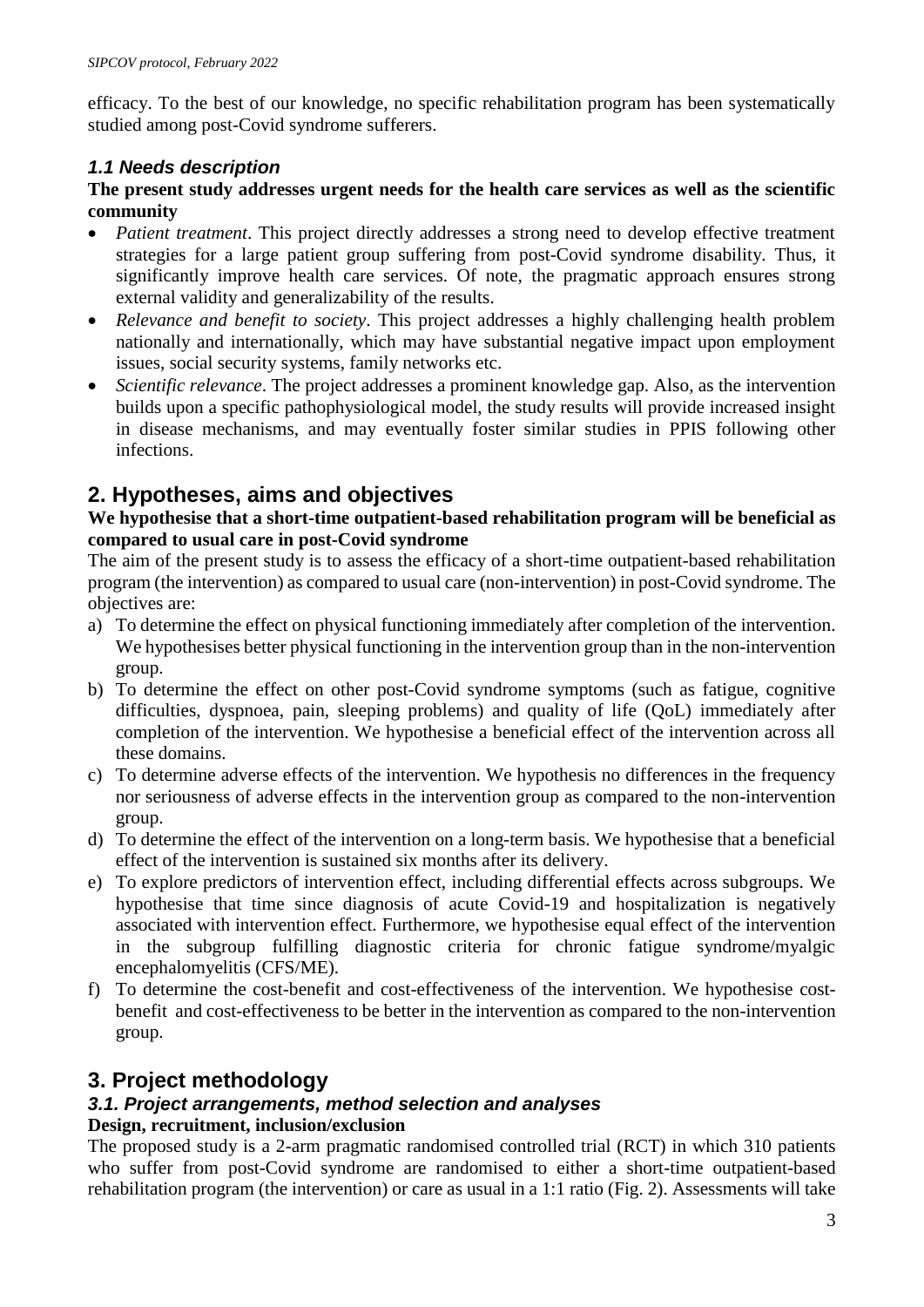place immediately before randomisation (T0), after intervention or care as usual (T1), and 12 months after T0 (T2). Of note, the timing of T1 will vary in the intervention group, due to the individualized therapy approach (cf. below); TI in the non-intervention group will be matched accordingly. Patients will be recruited from General Practitioners (GP's) as well as social media and self-referral to the involved institutions, and included based upon the criteria listed in Table 1.

| Table 1. Criteria for inclusion and exclusion                                                                                                                                                                                                                                         |                                                                                                                  |
|---------------------------------------------------------------------------------------------------------------------------------------------------------------------------------------------------------------------------------------------------------------------------------------|------------------------------------------------------------------------------------------------------------------|
| Inclusion criteria                                                                                                                                                                                                                                                                    | Exclusion criteria                                                                                               |
| Fulfils pragmatic diagnostic criteria of idiopathic post-Covid<br>syndrome (Sandler 2021):<br>• Confirmed acute Covid-19 by a positive PCR or self-test for<br>SARS-CoV-2.                                                                                                            | Other chronic illnesses or demanding life situations<br>that might explain persistent symptoms and<br>disability |
| • Persistent symptoms at least 3 months following acute Covid-<br>19 without symptom-free interval.<br>• Functional disability to an extent that interrupts all or a majority<br>of normal activities (such as work/school attendance, physical<br>exercise, social activities, etc.) | Sustained organ damage (lung,<br>heart, brain)<br>following acute, serious Covid-19                              |
| Age $\geq$ 16 years                                                                                                                                                                                                                                                                   | <b>Bedridden</b>                                                                                                 |
| Lives in one of the following Norwegian counties: Oslo, Viken,<br>Innlandet, Vestfold og Telemark, Agder                                                                                                                                                                              | Insufficient command of Norwegian language                                                                       |
| Informed consent to participation                                                                                                                                                                                                                                                     |                                                                                                                  |

# **Randomisation and blinding**

Patients eligible for the present study are randomized to either intervention or care as usual in a 1:1 probability by a computer-based routine for block randomization; block size will vary randomly between 4 and 6. Allocation will be stratified by severity of illness during the acute stage of Covid-19, operationalized as (1) no admission to hospital, (2) admission to hospital. Allocation concealment will be ensured using sequentially numbered, opaque, sealed envelopes. It is not possible to blind for treatment due to the nature of the intervention. However, during endpoint-evaluation, the responsible researchers will be blinded for group allocation.

# **Intervention**

The intervention consists of an individualized numbers of outpatient encounters (min. 2, max. 8) with medical doctors and physiotherapists at Kysthospitalet. The first meeting is always with a medical doctor. At least one of the encounters has to be face-to-face; the remaining encounters may be organized by video link for patients living far away. The encounters aim to foster a two-stage rehabilitation process:

- Stage 1: This first meeting is with a medical doctor. The intervention aims to eliminate serious pathology with a good anamnesis and clinical examination and to give patients` knowledge and understanding of their condition. The main focus is psychoeducation, based upon the theoretical framework of the Cognitive Activation Theory of Stress (CATS) and the Sustained Arousalmodel of PPIS development. These models regard PPIS to be a product of functional brain alterations, which initially are an integrated part of the physiological acute sickness response, 1 but may become inappropriately sustained because of mechanisms such as unconscious expectancies/predictions, worrying tendencies and associative learning processes.<sup>18,33,34,42</sup> This sustainment causes persistent changes of autonomic nervous activity, hormonal activity and immunological responses, which in turn may explain patients' symptoms and occasional findings (such as high heart rate). Thus, the symptoms and functional disability of patients does not indicate a chronic infectious or autoimmuine disorders, and efforts are made to counteract patients' worries.
- Stage 2: The individual follow-up with physiotherapists starts with a repetition of the information given in stage 1, based on patients understanding of their condition and experienced symptoms.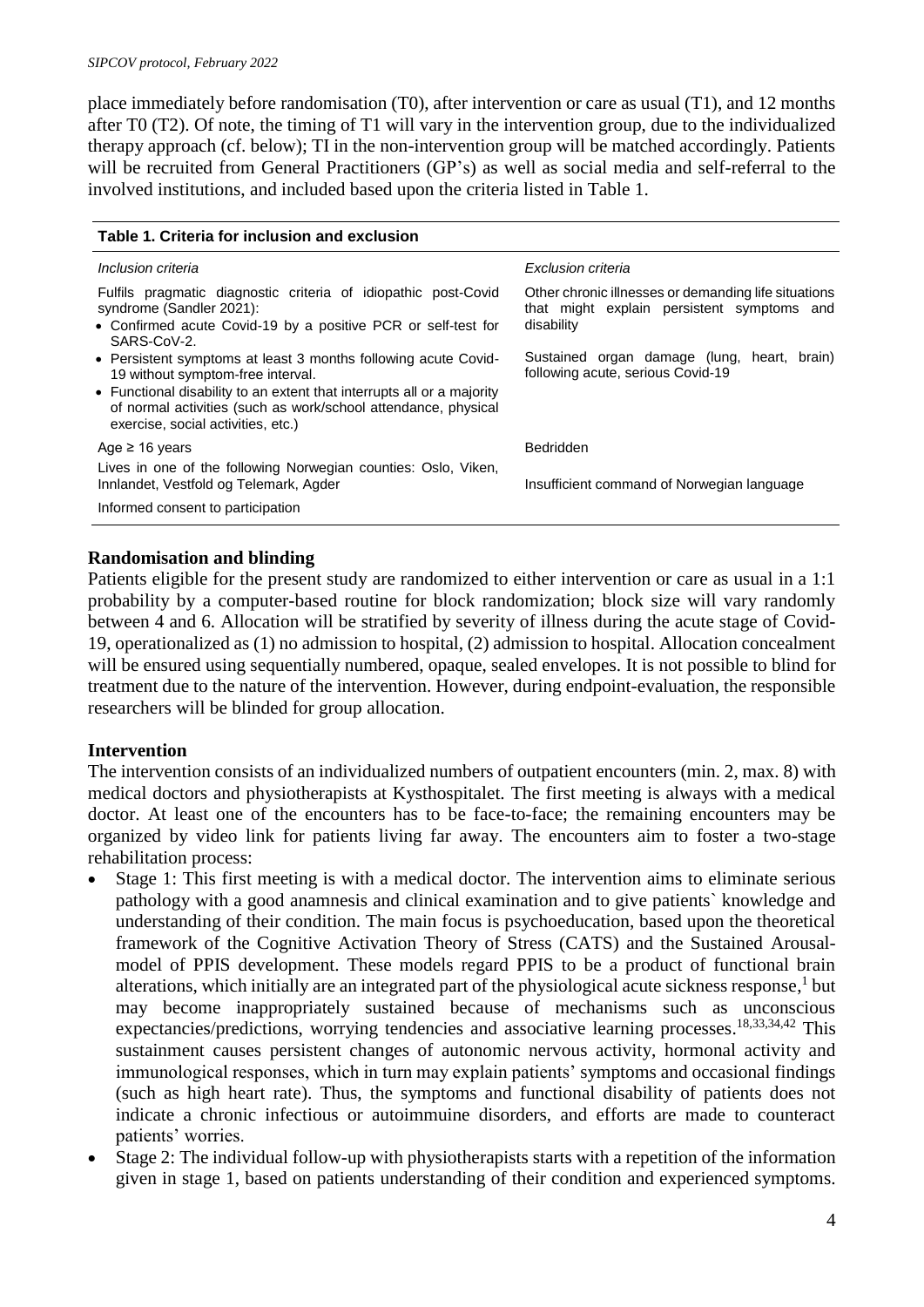The aim is to counteract patients` worries and subsequent symptom monitoring, and to reassure them that desired activities and graded exercise are both beneficial and safe. Over time, the overall aim is to increase activity levels and normalize activity tolerance by 'uncoupling' an unconscious association between activity and neurobiological stress response activation. The use of both cognitive talking therapy and behavioral modifications (included graded exercise) are important intervention components, and all the health care workers providing the intervention are educated in cognitive behavioral therapy (CBT). Stage 2 is highly individualized based upon the patients' symptom burden and personal preferences. A total of 120 patients` with post-Covid syndrome have received the intervention so far. The number of encounters needed as well as the interval between encounters is highly individual. It is considered important that the number of encounters is based on patients` individual needs, as a fixed number may delay recovery because of unnecessary treatments and result in overuse of health services.

The intervention share some resemblance with Cognitive Behavioral Therapy (CBT) for PPIS.<sup>15,17</sup> The rationale behind the intervention is explained in detail to the patients' family doctors, ensuring compliant follow-up in primary health care. The cost (in monetary units) will be calculated for both stages of the intervention.



*Figure 2. Overview of study design.*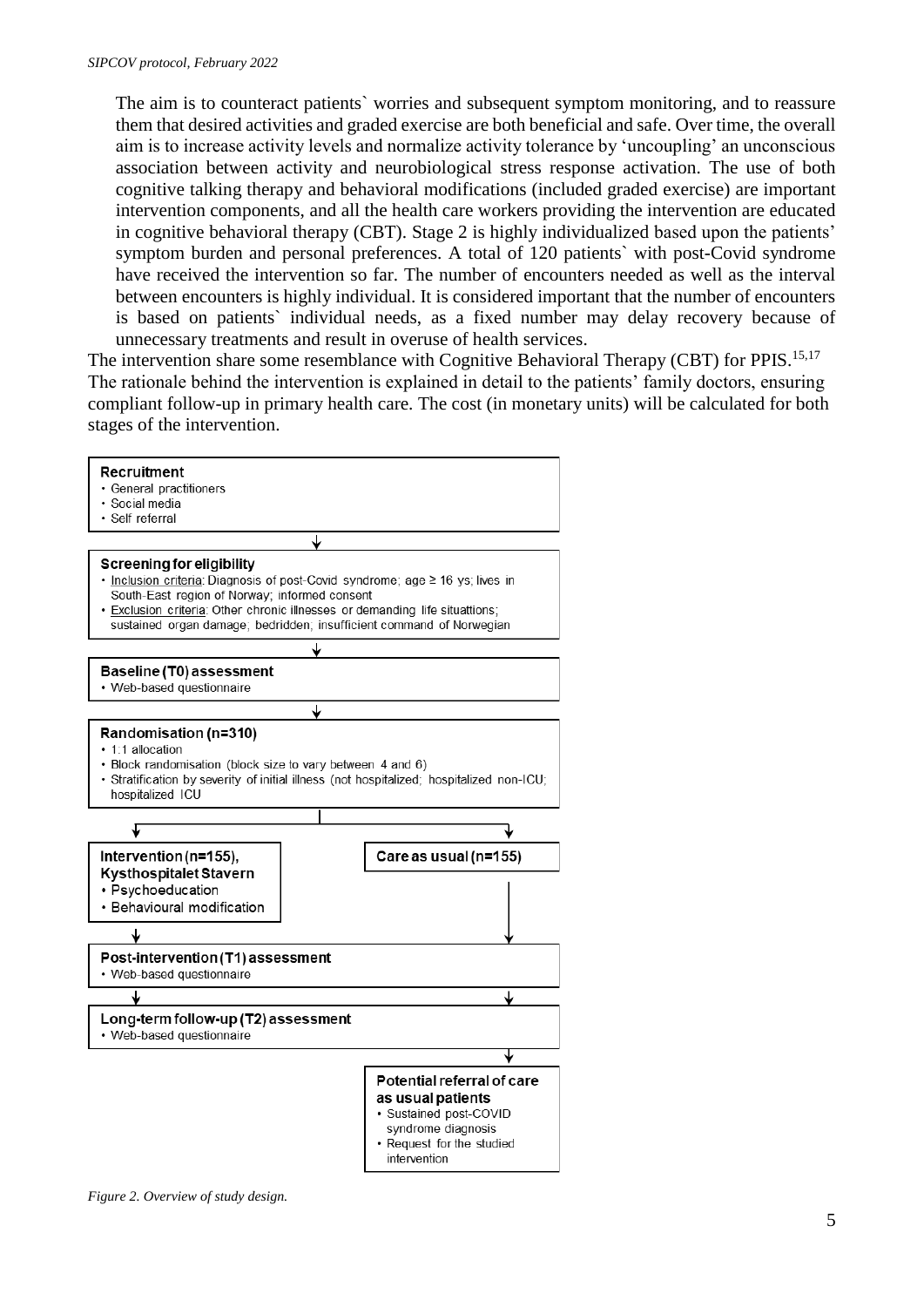# **Effect monitoring**

Effect monitoring is primarily based on patient reported outcome measures (PROM), applying a webbased questionnaire composed of several validated instruments. The questionnaire will be distributed to the participants at T0, T1 and T2. It will chart clinical symptoms as well as background, psychological and social variables, and will be used for subgrouping according to different case definitions of CFS/ME. The most important inventories are (cf. appendix 1 for a complete overview):

- *The 36-Item Short-Form Survey (SF-36)* comprises a total of 36 items on subjective mental, social and physical health, which are assigned to 8 dimensions. Scale ranging from 0 (poor quality of life) to 100 (best).<sup>36,43</sup> The SF-36 instrument was recently recommended as a useful tool to assess rehabilitation needs in post-Covid syndrome sufferers, and is generally recognized as a valid and reliable measurement for intervention trials.<sup>20</sup>
- *The Chalder Fatigue Questionnaire (CFQ)* charts subjective experience of physical and mental fatigue. In this study, the CFQ total linear score (i.e. the sum across all 11 items, each item scored on a zero to three Likert scale) will be applied. Furthermore, fatigue caseness is defined as a CFQ total dichotomous score of 4 or higher (each item scored 0-0-1-1).
- *The Hospital Anxiety and Depression Scale (HADS)* is a validated questionnaire for charting symptoms of depression and anxiety. It consists of 14 items rated zero to three on Likert scales, allowing computation of sub-scores for depression and anxiety symptoms. In the present study, these sub-scores as well as total sum score will be applied.
- *Adverse effects*: A self-invented questionnaire will address possible adverse effect related to the intervention.

In addition, employment status, usage of social security-systems (i.e. short and long-term sick leave), and usage of health care services (i.e. the number of GP and specialist contacts, hospitalisations, medications, usage of rehabilitation services, etc.) will be charted trough register linkage (cf. below) as well as questionnaires to the study participants.

# **Unexpected findings of other health problems**

The questionnaire may reveal unexpected findings of other health problems, such as serious depressive symptoms, substance abuse, etc. We will implement Standard Operating Procedures to ensure that such health problems are identified and that appropriate measures are instituted, such as immediate notifying of the patient's general practitioner/family doctor.

# **Linkage with health registries**

In order to explore predictors of intervention effects (point 2.e), above), linkage with existing health registries will be considered, such as 'Norsk pasientregister', 'Mor-Barn-studien', 'Vaksine-registeret Sysvak', 'Reseptregisteret', 'Intensivregisteret' og 'Pandemiregisteret'. Also, previously recorded medical information from hospital and family doctor records will be exploited for the same purpose. A primary prediction analyses will use the following variables, based upon previous evidence from other studies of PPIS:  $^{10,12,23}$ 

- *Previous infectious diseases*: COVID-19 diagnosed by PCR-test (date, genetic variant), other infectious events one year prior to inclusion
- *Previous immunizations*: Vaccination against COVID-19 (date(s), type(s)), other vaccinations one year prior to inclusion.
- *Previous and current medical history*: Diagnoses of other chronic diseases, current medication
- *Severity of acute COVID-19*: Hospitalization (days), intensive care unit admission (days), respiratory support, cardiovascular support, neurological sequels, thromboembolic events, immunological and infectious markers during hospital stay (CRP, viral replication numbers).

Other possible predicting factors, such as genetic traits, will not be explored under the current protocol.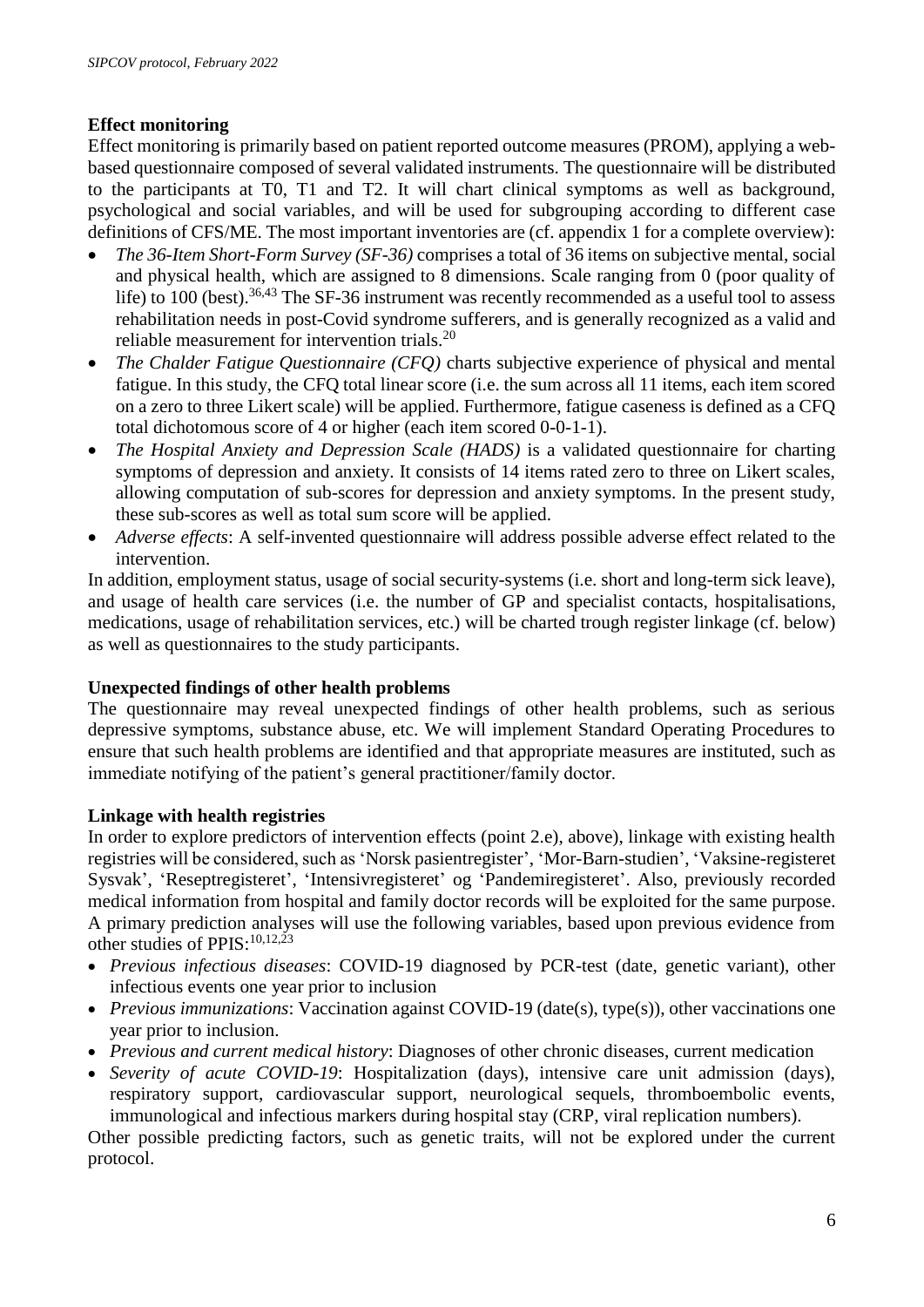#### **Population and sample size calculation**

As of July 2021, a total of approximately 103,000 Covid-19 cases have been reported from the geographical areas (five Norwegian counties) from which patient are recruited to the present study. Assuming a 5 % case rate of post-Covid syndrome (cf. Figure 1) of whom 1/5 is eligible and willing to participate, a total of 1,300 patients could potentially be included.

The SF-36 subscale Physical Functioning (SF-36-PFS) will serve as the primary endpoint in the present study. A difference of 10 points is considered clinically significant.<sup>43</sup> Similarly, in a study of CFS/ME which shares similarities with post-Covid syndrome, the minimally clinically important difference of SF-36-PFS was reported to be 10. <sup>4</sup> The scatter of SF-36-PFS scores among post-Covid syndrome sufferers are unknown, but two large Norwegian surveys reported a Standard Deviation  $(SD)$  of 20 across all age groups.<sup>8,14</sup> If SD is set to be 25 in the population under study, and assuming 20 % drop-out rate, the study should aim to *include a total of 310 participants*. This yields a power of 90 % ( $\alpha$ =0.05) to detect a small to medium effect size.

## **Statistical analyses**

The 'full analysis set' (all randomized participants) will be used for intention-to-treat analyses of efficacy. Missing values will be imputed applying multiple imputation techniques. The 'per protocol analysis set' is defined as all patients in the 'full analysis set' that completed the treatment period without any of the following protocol deviations: Interruption of therapy; Lost to follow-up; Primary endpoint measurements missing; Diagnosed with another chronic disorder during the study period; Experiencing a severe illness or trauma during the study period; Commencing other treatment for post-Covid syndrome during the study period.

Variables will be reported with parametric or non-parametric descriptive statistics, eventually frequency tabulation, as appropriate. General linear models (ANCOVA) will be used for analyses of treatment effect; the baseline values of each efficacy endpoint will be included as covariates. For each statistical analysis, the net intervention effect (the mean change in the intervention group minus the mean change in the usual care group) will be calculated from the parameters of the fitted general linear model and reported with 95 % confidence interval. All statistical tests will be carried out twosided. A p-value  $\leq 0.05$  is considered statistically significant. Safety data will be summarized descriptively through appropriate data tabulations and descriptive statistics. No interim analysis will be carried out. A statistical analysis plan will be developed.

# *3.2. Participants, organization and collaborations*

#### **Principal investigator and research group**

The present project is hosted by the PAEDIA research group at Akershus University Hospital (Ahus), which has extensive experience in translational as well as clinical research on post-Covid syndrome and other PPIS, and a strong track record of result dissemination and implementation. The group has established a well-working infrastructure for patient flow and data acquisition, and a large collaborative network with national and international experts on various methodological aspects.

The PAEDIA research group is headed by Prof. Vegard Wyller, who is also the PI of the present project, and Chair of the COFFI collaborative (cf. below). Prof. Wyller is the most published and cited PPIS researcher in Norway. Other members of PAEDIA include two postdoctoral fellows, six PhD fellows, two master students, and three clinical consultants. The local research support staff consists of one laboratory engineer, two research nurses and two research secretaries. An internal learning program for PhD fellows has been established, encompassing a) one-to-one supervision sessions; b) regular in-group discussions; c) invited lecturers; d) oral presentation training and practice; e) seminars on selected topics (statistics, ethics). A total of five PhD fellows have successfully graduated over the past four years.

#### **Steering Committee, collaborating partners and networks**

A Steering Committee consisting of Prof. Vegard Wyller (Head, Universituy of Oslo); Prof. Guri Rørtveit (University of Bergen); Prof. Signe Flottorp (Norwegian Institute of Public Health); Profs.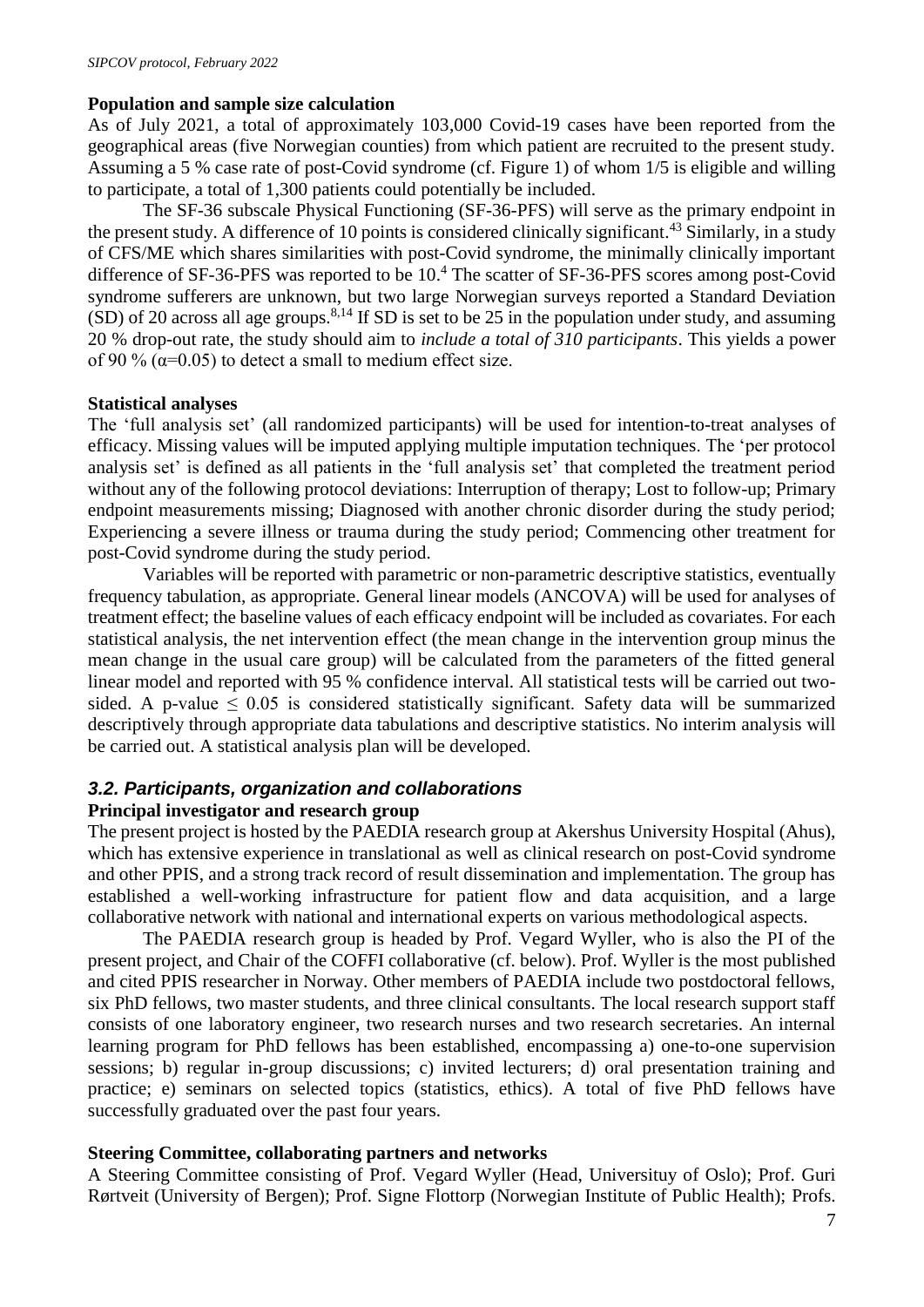Silje Endresen Reme and Henrik Børsting Jacobsen (Dept. of Psychology, University of Oslo) and Drs. Annika Jordbru, Andreas Horsdal, Gro Aasland, and Tom Farmen Nerli (Kysthospitalet Stavern) will oversee all stages of the project. The main collaborating partner is Kysthospitalet Stavern, where the intervention under study has already been established for other patient groups. In addition, the project will be intimately linked to an international consortium of researchers on post-infectious complications (Collaborative of Fatigue Following Infection, COFFI), encompassing highly reputed research groups from five countries (US, UK, Australia, The Netherlands and Norway), and with Prof. Wyller as the chair of the consortium [\(www.coffi-collaborative.com\)](http://www.coffi-collaborative.com/). A total of 15 postinfectious cohort studies (including 3 COVID-19 cohorts) have joined the collaborative so far, summing up to a total of about 6000 patients.

Important measures to ensure integration between all collaborators encompass a) Regular meetings (video link) to discuss scientific and strategic challenges; b) Hosting of seminars and workshops; and c) Face-to-face meetings.

## **The work tasks of a potential PhD fellow**

A PhD fellow in the present project will be included in the team of researchers and managers responsible for participant investigations and data gathering. Thus, he will get first-hand knowledge of all parts of the investigational program described above. Furthermore, in close collaboration with his supervisors and the rest of the research team, he is expected to carry out data analyses, interpret the results and draft a total of four scientific papers.

#### **Infrastructure**

As the intervention under study has already been developed, the necessary research infrastructure is primarily related to a) administrative and coordinating tasks regarding patient flow, allocation, data management, etc; and b) patient recruitment from GPs. For the former, the project will exploit already established routines and personnel within the PAEDIA research group. For the latter, the project will benefit from using 'Praksisnett' – a collaborative network of GPs providing established routines and payment procedures for the recruitment of patients in clinical trials.

# *3.3. Plan for activities, visibility and dissemination*

## **A PhD-dissertation can be completed within three years from project onset; the entire project period is estimated at a maximum of 10 years**

A PhD-fellow focusing on research questions  $a$ ) – c) will be able to complete a dissertation within approximately three years from project onset. However, extensive analyses related to research questions  $d - f$  are estimated to take longer time, and is also dependent on external funding of additional researchers (PhD and/or postdoctoral positions). Thus, the total project period is estimated at a maximum of 10 years.

#### **Results will be disseminated widely; scientific dissemination is prioritized**

Given the seriousness of post-Covid syndrome and the urgent need for scientific knowledge, rapid and continuous dissemination or project results will receive high attention. The target for dissemination is not restricted to the scientific community, but includes a wide range of health-care workers, politicians, policy makers, health care administrators, and the general public.

Several means of dissemination will be exploited, including scientific papers; popular science newspaper articles; giving interviews; meetings with politicians, public health providers and other stakeholders; social media. Dissemination to researchers and the scientific community includes publications in international, peer-reviewed, open access medical journals. The main results will be offered to journals of high impact. Negative findings will also be reported.

# *3.4. Plan for implementation*

Based upon the research results, the Steering Committee will contribute actively to the establishment for clinical guidelines for post-Covid syndrome, in strong collaboration with health administrators,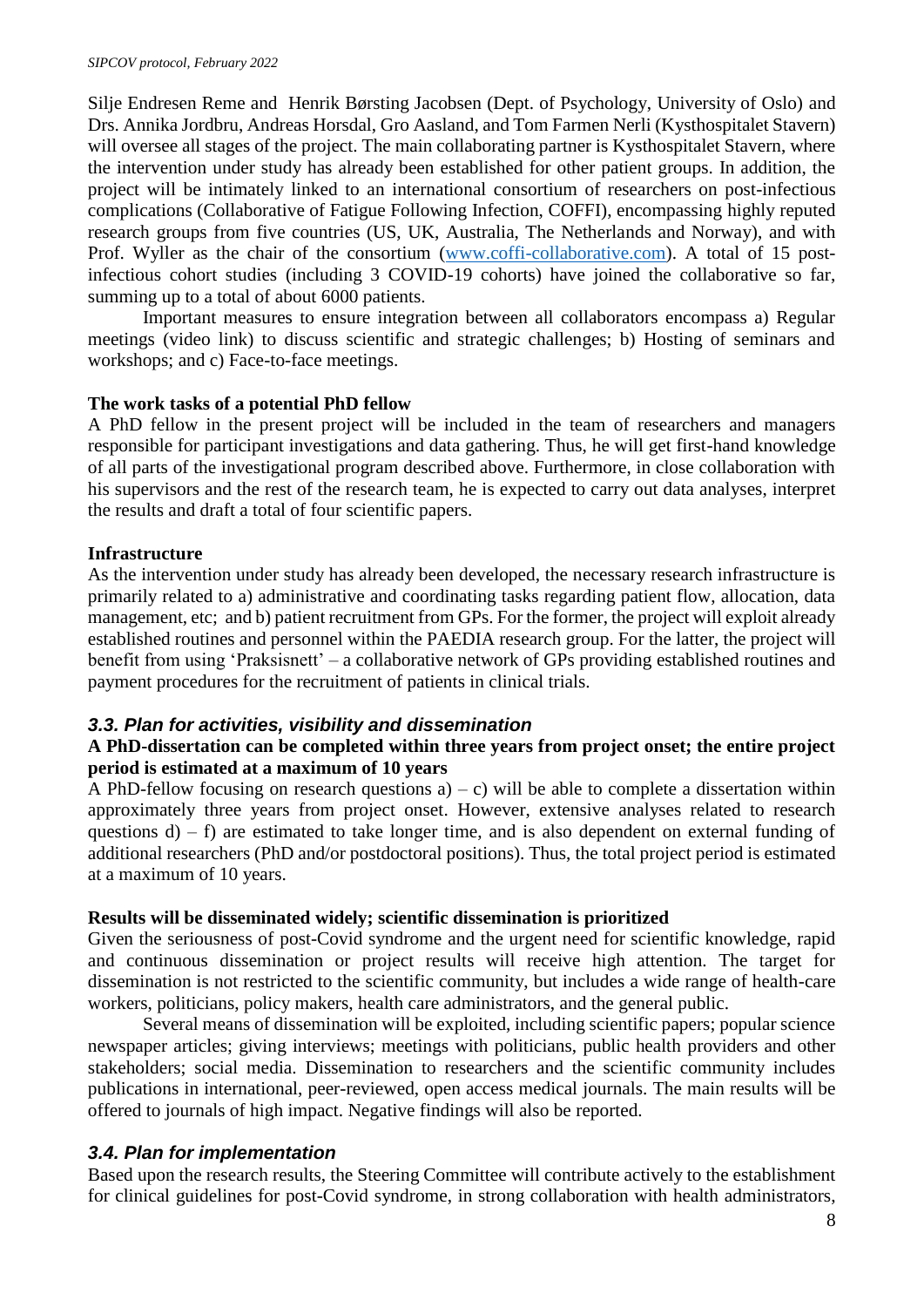patients' organizations, and other stakeholders. A Working Group of should be established with the specific task of scrutinizing existing guidelines, revising them, and disseminating the revised guidelines.

# **4. User involvement**

#### **An advisory board of two user representatives is the most important user involvement**

For the present project, an advisory board of users will formally established, consisting of a) One representative from the Consumer Advisory Committee at Ahus; and b) One representative from the organization Recovery Norway, consisting of individuals having recovered from PPIS and similar conditions. The advisory board will meet quarterly with the PI; important themes for discussions are results' interpretation and practical impact, ethical issues, considerations regarding further research, and dissemination/implementation strategies.

# **5. Ethical considerations**

#### **Ethics**

Participation in the project is based upon informed consent, and thorough information will be provided orally as well as in writing to the participants. All data will be treated and stored without personal identifying information, and in accordance with national directives. Generally, investigational methods are neither harmful nor painful. Approval will be sought from the Regional Committees for Medical and Health Research Ethics. If the intervention is found to be beneficial, participants in the non-intervention group who suffer from a sustained post-Covid syndrome diagnosis will be offered a referral to Kysthospitalet for treatment after completion of the study (Fig. 2).

#### **Gender perspectives**

Severe COVID-19 appears to be more common in males than in females. post-infectious complications, however, such as PPIS, are more common among females than males, the ratio being about 3:1. Thus, such complications strongly impact on women's health, but have traditionally received low attention. In this project, possible gender differences will be scrutinized in the analyses.

# **6. References**

- 1. Bennett BK, Goldstein D, Chen M, Davenport TA, Vollmer-Conna U, Scott EM, Hickie IB, Lloyd AR. Characterization of fatigue states in medicine and psychiatry by structured interview. Psychosom Med 2014; 76: 379-88.
- 2. Bestall JC, Paul EA, Garrod R, Garnham R, Jones PW, Wedzicha JA. Usefulness of the Medical Research Council (MRC) dyspnoea scale as a measure of disability in patients with chronic obstructive pulmonary disease. Thorax. 1999; 54: 581-586.
- 3. Boksem MAS, Tops M. Mental fatigue: cost and benefits. Brain Res Rev 2008; 59: 125-39.
- 4. Brigden A, Parslow RM, Gaunt D, Collin SM, Jones A, Crawley E. Defining the minimally linically important difference of the SF-36 physical function subscale for pediatric CFS/ME: triangulation using three different methods. Health Qual Life Outcome 2018; 16: 202.
- 5. Buchwald DS, Rea TD, Katon WJ, Russo JE, Ashley RL. Acute infectious mononucleosis: characteristics of patients who report failure to recover. Am J Med 2000; 109: 531-7.
- 6. Carvalho-Schneider C, Laurent E, Lemaignen A, Beaufils E, Bourbao-Tournois C, Laribi S, Flament T, Ferreira-Malden N, Bruyere F, Stefic K, Gaudy-Graffin C, Grammatico-Guillon L, Bernard L. Follow-up of adults with noncritical COVID-19 two months after symptom onset. Clin Microbiol Infect 2021; 27: 258-63.
- 7. Collin SM, Tilling K, Joinson C, Rimes KA, Pearson RM, Hughes RA, Sterne JAC, Crawley E. Maternal and childhood psychological factors predict chronic disabling fatigue at age 13 years. J Adolesc Health 2015; 56: 181-7.
- 8. Garratt AM, Stavem K. Measurement properties and normative data for the Norwegian SF-36: results from a general population survey. Health Qual Life Outcomes 2017; 15: 51.
- 9. Gherardi RK, Crépeaux G, Authier F-J. Myalgia and chronic fatigue syndrome following immunization: macrophagic myofasciities and animal studies support linkage to aluminium adjuvant persistency and diffusion in the immune system. Autoimmun Rev 2019; 18: 691-705.
- 10. Hanevik K, Wensaas KA, Rortveit G, Eide GE, Morch K, Langeland N. Irritable bowel syndrome and chronic fatigue 6 years after giardia infection: a controlled prospective cohort study. Clin Infect Dis 2014; 59: 1394-400.
- 11. Henningsen P, Gündel H, Kop WJ, Löwe B, Martin A, Rief, W, Rosmalen JGM, Schröder A, Fez-Cornelis C, van den Berg O. Persistent physical symptoms as perceptual dysregulation: A neuropsychobehavioural model and its clinical implications. Psychosom Med 2018; 80: 422-31.
- 12. Hickie I, Davenport T, Wakefield D, Vollmer-Conna U, Cameron B, Vernon SD, Reeves WC, Lloyd A. Post-infective and chronic fatigue syndromes precipitated by viral and non pathogens: prospective cohort study. BMJ 2006; 333: 575.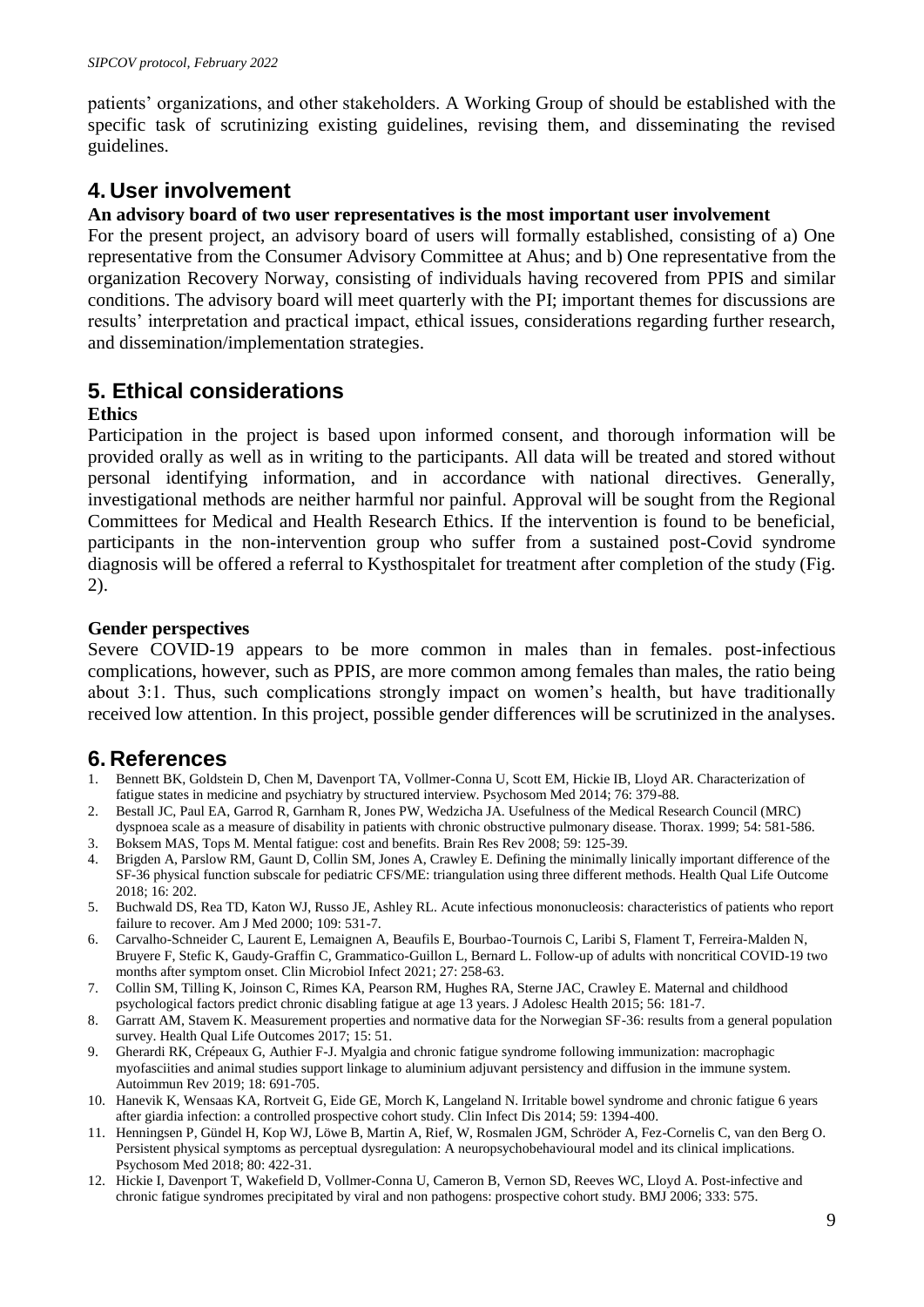- 13. Institute of Medicine. Beyond myalgic encephalomyelitis/chronic fatigue syndrome. USA: The National Academies Press, 2015
- 14. Jacobsen EL, Bye A, Aass N, et al. Norwegian reference values for the Short-Form Health Survey 36: development over time. Qual Life Res 2018; 27: 1201-12.
- 15. Janse A, Work-Smeitink M, Bleijenberg G, Donders R, Knoop H. Efficacy of web-based cognitive behavioural therapy for chronic fatigue syndrome: randomized controlled trial. Br J Psychiatry 2018; 212: 112-8.
- 16. Jason LA, Cotler J, Islam MF, Sunnquist M, Katz BZ. Risks for developing ME/CFS in college students following infectious mononucleosis: a prospective cohort study. Clin Infect Dis 2020; Dec 25 [Online ahead of print].
- 17. Keijmel SP, Delsing CE, Bleijenberg G, van der Meer JWM, Donders RT, Leclercq M, Kampschreur LM, van den Berg M, Sprong T, Nabuurs-Franssen MH, Knoop H. Effectiveness of long-term doxycyline treatment and cognitive behavioural therapy on fatigue severity in patients with Q fever fatigue syndrome (Qure study): A randomized controlled trial. Clin Infect Dis 2017; 64: 998-1005.
- 18. Kube T, Rozenkrantz L, Rief E, Barsky A. Understanding persistent physical symptoms. Conceptual integration of psychological expectation models and predictrive processing accounts. Clin Psychol Rev 2020; 76: 101829.
- 19. Kube T, Rozenkrantz L, Rief W, Barsky A. Understanding persistent physical symptoms: Conceptual integration of psychological expectation models and predictive processing accounts. Clin Psychol Rev 2020: 101829.
- 20. Lemhöfer C, Gutenbrunner C, Schiller J, Loudovici-Krug D, Best N, Bökel A, Sturm C. Assessment of rehabilitation needs in patients after Covid-19: Development of the Covid-19-rehabilitation needs survey. J Rehab Med 2021; 53: jrm00183.
- 21. Montoya J, Holmes TH, Anderson KN, Maecker HT, Rosenberg-Hasson Y, Valencia IJ, et al. Cytokine signature associated with disease severity in chronic fatigue syndrome patients. Proc Natl Acad Sci USA 2017; 114: E7150-8.
- 22. Papadopoulos AS, Cleare AJ. Hypothalamic-pituitary-adrenal axis dysfunction in chronic fatigue syndrome. Nat Rev Endocrinol 2011; 8: 22-32.
- 23. Pedersen M, Asprusten TT, Godang K, Leegaard TM, Osnes LT, Skovlund E, Tjade T, Øie MG, Wyller VBB. Predictors of chronic fatigue in adolescents six months after acute Epstein-Barr virus infection: A prospective cohort study. Brain Behav Immun 2019; 75: 94-100.
- 24. Pilotto A, Cristillo V, Piccinelli SC, Zoppi N, Bonzi G, Sattin D, et al. COVID-19 severity impacts on long-term neuro-logical manifestation after hospitalisation. MedRxiv 2021: 2020.12.27.20248903.
- 25. Piraino B, Vollmer-Conna U, Lloyd AR. Genetic associations of fatigue and other symptom domains of the acute sickness response to infection. Brain Behav Immun 2012; 26: 552-8.
- 26. Sandler CX, Lloyd AR. Chronic fatigue syndrome: progress and possibilities. Med J Aust 2020; 212: 428-33.
- 27. Sandler CX, Wyller VBB, Moss-Morris R, Buchwald D, Crawley E, Hautvast J, Katz BZ, Knoop H, Little P, Taylor R, Wensaas K-A, Lloyd AR. Fatigue following COVID-19: Lessons learnt from post-infective fatigue syndrome. Open Forum Infectious Disease 2021; *in press*.
- 28. Seet RC, Quek AM, Lim EC. Post-infectious fatigue syndrome in dengue infection. J Clin Virol 2007; 38: 1-6.
- 29. Stavem K, Ghanima W, Olsen MK, Gilboe HM, Einvik G. Persistent symptoms 1.5 6 months after COVID-19 in nonhospitalised subjects: a population-based study. Thorax 2020; 76: 405-7.
- 30. Stavem K, Ghanima W, Olsen MK, Gilboe HM, Einvik G. Prevalence and determinants of fatigue after COVID-19 in nonhospitalized subjects: a population-based study. Int J Environ Res Public Health 2021; 18: 2030.
- 31. Sudre CH, Murray B, Varsavsky T, Graham MS, Penfold RS, Bowyer RC, et al. Attributes and predictors of Long-COVID: analysis of COVID cases and their symptoms collected by the Covid Symptoms Study App. MedRxiv 2020: 2020.10.19.20214494.
- 32. Sulheim D, Fagermoen E, Winger A, Andersen AM, Godang K, Müller F, Rowe PC, Saul JP, Skovlund E, Øie MG, Wyller VB. Disease mechanisms and clonidine treatment in adolescent chronic fatigue syndrome: a combined cross-sectional and randomized controlled trial. JAMA Pediatr 2014; 168: 351-60.
- 33. Ursin H, Eriksen HR. The cognitive activation theory of stress. Psychoneuroendocrinology 2004; 29: 567-92.
- 34. Van den Berg, Witthøft M, Petersen S, Brown RJ. Symptoms and the body: Taking the inferential leap. Neurosci Biobehav Rev 2017; 74: 185-203.
- 35. Van den Borst B, Peters JB, Brink M, Schoon Y, Bleeker-Rovers CP, Schers H, et al. Comprehensive health assessment three months after recovery from acute Covid-19. Clin Infect Dis 2020; Nov 21 [Online ahead of print].
- 36. Ware JE, Sherbourne CD. The MOS 36-itme short-form health survey (SF-36). I. Conceptual framework and item selection. Med Care 1992; 30: 473-83.
- 37. World Health Organization Coronavirus (COVID-19) Dashboard[: https://covid19.who.int/.](https://covid19.who.int/) [Accessed April 10., 2021]
- 38. Wortinger LA, Endestad T, Melinder A, Øie MG, Sulheim D, Fagermoen E, Wyller VB. Emotional conflict processing in adolescent chronic fatigue syndrome: a pilot study using fMRI study. J Clin Experiment Neuropsychol 2017; 39: 355-68.
- 39. Wortinger LA, Endestad T, Sevenius A, Melinder A, Øie MG, Wyller VB. Aberrant resting-state functional connectivity in adolescent chronic fatigue syndrome. PLoS One 2016; 11: e0159351.
- 40. Wyller VB, Barbieri R, Saul P. Blood pressure variability and closed-loop baroreflex assessment in adolescent chronic fatigue syndrome during supine rest and orthostatic stress. Eur J Appl Physiol 2011; 111: 497-507.
- 41. Wyller VB, Due R, Saul JP, Amlie JP, Thaulow E. Usefulness of an abnormal cardiovascular response during low-grade headup tilt-test for discriminating adolescents with chronic fatigue from healthy controls. Am J Cardiol 2007; 99: 997-1001.
- 42. Wyller VB, Eriksen HR, Malterud K. Can sustained arousal explain the chronic fatigue syndrome? Behav Brain Funct 2009; 5: 10.
- 43. Wyrwich KW, Thierney WM, Babu AN, et al. A comparison of clinically important differences in health-related quality of life for patients with chronic lung disease, asthma, or heart disease. Health Serv Res 2005; 40: 577–92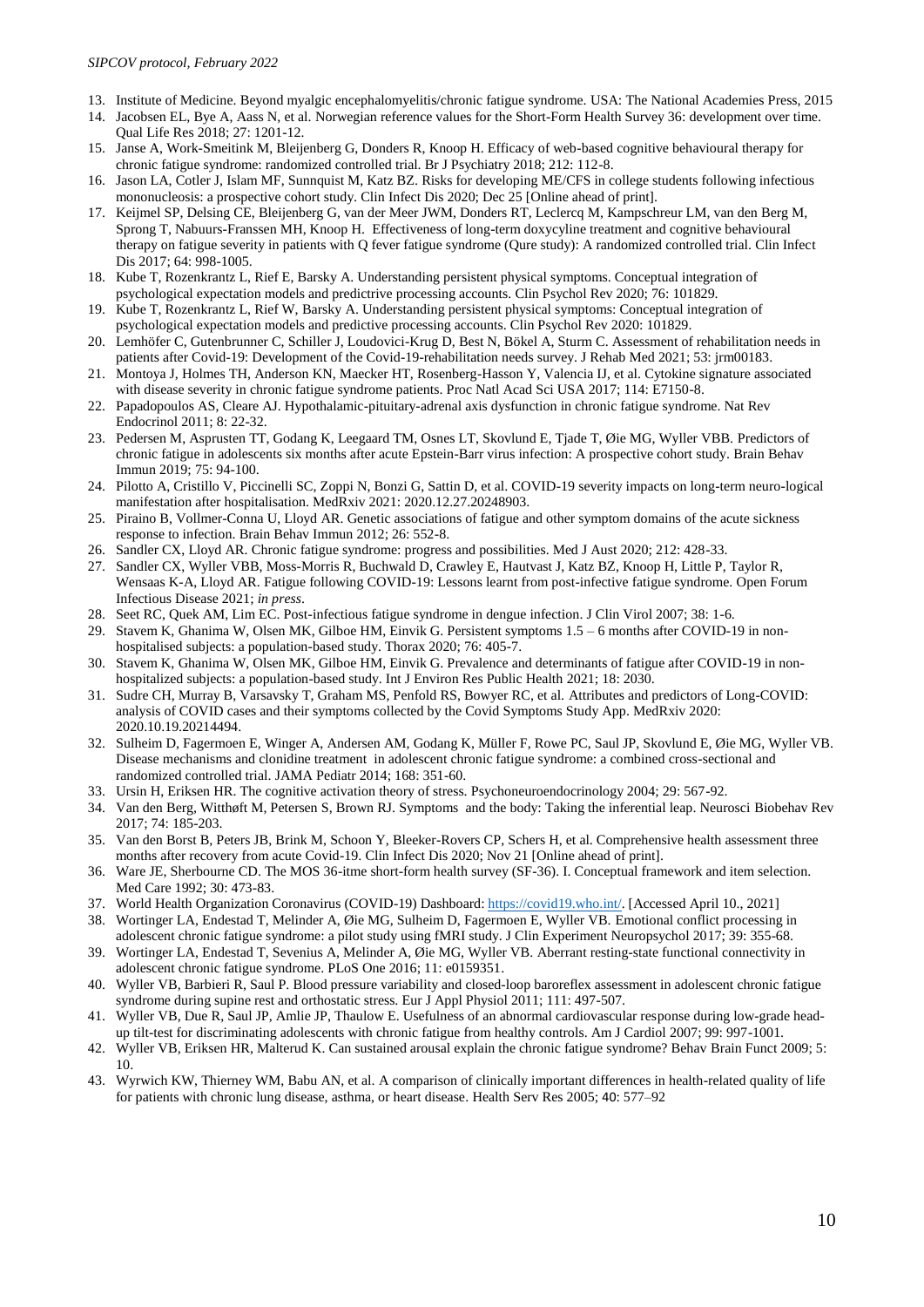# *Appendix*

| Category                           | <b>Inventory</b>                                   | <b>Characteristics</b>                                                                                 | <b>References</b>                                              |
|------------------------------------|----------------------------------------------------|--------------------------------------------------------------------------------------------------------|----------------------------------------------------------------|
| <b>BACKGROUND/DEMOGRAPHICS</b>     |                                                    |                                                                                                        |                                                                |
| Household, socioeconomic level     |                                                    | Household members; parents work/education;                                                             |                                                                |
|                                    |                                                    | chronic disease in family                                                                              |                                                                |
| Smoking, alcohol, drugs            |                                                    | Alcoholic beverages, illicit drugs, smoking; 5-<br>point Likert scale (never to each day)              |                                                                |
|                                    |                                                    |                                                                                                        |                                                                |
| <b>SYMPTOMS AND FUNCTIONS</b>      |                                                    |                                                                                                        |                                                                |
| Fatigue                            | <b>Chalder Fatigue Scale</b>                       | 11 items; 4-point Likert scale; each item scored                                                       | Chalder T, Berelowitz G, Pawlikowska T, et                     |
|                                    |                                                    | 0-3; total sum score range 0 to 33.                                                                    | al. J Psychosom Res 1993;37:147-53.                            |
| Chronic Fatigue Syndrome diagnosis | CDC symptom inventory for CFS                      | 28 items addressing frequency of symptoms on                                                           | Wagner D, et al. Popul Health Metr                             |
| and related symptoms               |                                                    | 5-point Likert scale; each item scored 1-5 (never                                                      | 2005;3:8                                                       |
|                                    |                                                    | to each day/always).                                                                                   |                                                                |
| post-exertional malaise (PEM)      | PEM items from DePaul Symptom Questionnaire        | 5 items addressing frequency of symptoms on 5                                                          | Bedree H, et al. Fatigue 2019; 7: 166-79                       |
|                                    |                                                    | point Likert scale; each item scored 0-4 (never to<br>each day/always). Average, then multiply with    |                                                                |
|                                    |                                                    | 25 to get a 100 point scoring scale.                                                                   |                                                                |
| Sleep disturbances                 | Karolinska sleep questionnaire (KSQ)               | 12 items addressing frequency of sleep related                                                         | Akerstedt T, Ingre M, Broman JE, Kecklund                      |
|                                    |                                                    | problems; 6-point Likert scale scored $1 - 6$ ;                                                        | G. Chronobiol Int 2008;25:333-48                               |
|                                    |                                                    | lower score means <i>more</i> symptoms. Indexes for                                                    |                                                                |
|                                    |                                                    | insomnia, awakening problems, and sleepiness                                                           |                                                                |
| Pain                               | Brief Pain Inventory (BPI)                         | 4 items; 10 point Likert scale score 1 - 10 (no                                                        | Klepstad P, et al. J Pain Symptom Manage                       |
|                                    |                                                    | pain to worst pain possible)                                                                           | 2002;24:517-25.                                                |
| Dyspnoea                           | Medical Research Council dyspnoea scale            | 1 item; 5 options (from "breathless during                                                             | Bestall JC, et al. Thorax 1999; 54: 581-6.                     |
|                                    |                                                    | strenuous exercise" to "too breathless to leave                                                        |                                                                |
|                                    |                                                    | the house").                                                                                           |                                                                |
| Depression/Anxiety symptoms        | Hospital Anxiety and Depression Symptoms<br>(HADS) | 14 items; 4 point Likert scale scored $0 - 3$ (8)<br>items with reversed scoring). Indexes for anxiety | Zigmond AS, Snaith RP. Acta Psychiatr<br>Scand 1983;67:361-70. |
|                                    |                                                    | symptoms and depressive symptoms, also total                                                           |                                                                |
|                                    |                                                    | sum score range 0 to 42.                                                                               |                                                                |
| Negative affect                    | Positive and Negative Affect Schedule (PANAS-      | 5 items addressing negative affects (ashamed,                                                          | Thompson ER. J of Cross-Cultural                               |
|                                    | SF)                                                | anxious, nervous, hostile, upset); 5-point Likert                                                      | Psychology 2016; 38: 227-42.                                   |
|                                    |                                                    | scale scored 1-5. Total sum score range 5-25                                                           |                                                                |

# **Overview of inventories**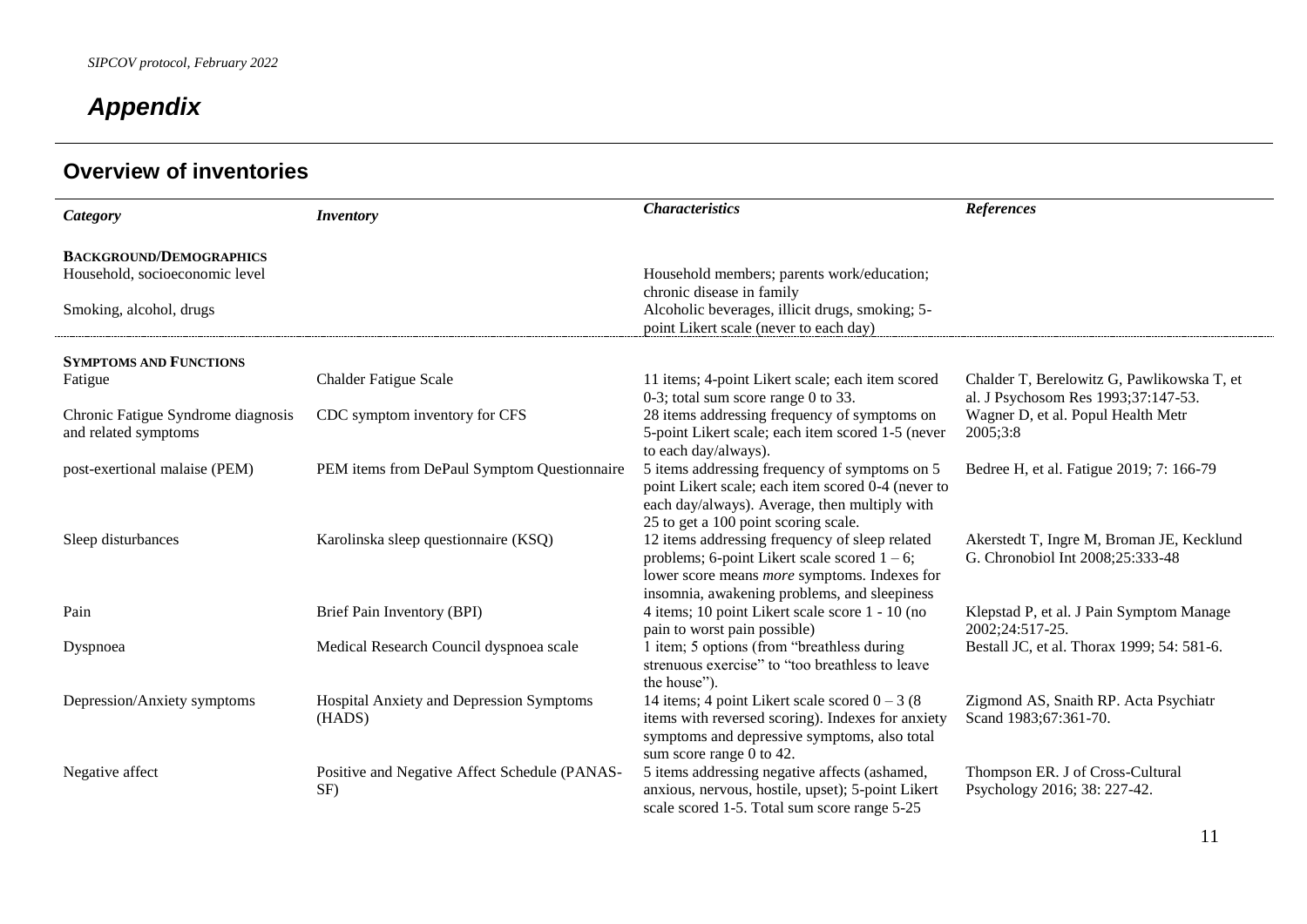#### *SIPCOV protocol, February 2022*

| Illness perception                  | <b>Brief Illness Perception Questionnaire</b> | 8 items; 10 point Likert scale, scoring $1 - 10$ .                                                                                                                                                                                                                                                                                                                     | Broadbent E, et al. J Psychosom Res<br>2006;60:631-7                                                                 |
|-------------------------------------|-----------------------------------------------|------------------------------------------------------------------------------------------------------------------------------------------------------------------------------------------------------------------------------------------------------------------------------------------------------------------------------------------------------------------------|----------------------------------------------------------------------------------------------------------------------|
| Work related self-efficacy          | Return-to-work self-efficacy scale (RTWSE-11) | 11 items; 6-point Likert scale, scored 1-6<br>(reverse scoring item 2 and 6). Total sum score<br>range 11 to 66 (higher scores means high work-<br>related self-efficacy).                                                                                                                                                                                             | Shaw WS, Reme SE, Linton SJ, et al. Scand<br>J Work Environ Health 2011; 37: 109-19.                                 |
| Quality of life                     | 36-Item Short Form Survey (SF-36).            | 36 items, scored on Likert scales and recoded to<br>achieve 100 point scales (higher score means<br>better health); average score reported. Eight<br>subdomains: Physical functioning; Role<br>limitations due to physical health; Role<br>limitations due to emotional problems;<br>Energy/fatigue; Emotional well-being; Social<br>functioning; Pain; General health | Ware JE, Sherbourne CD. Med Care 1992;<br>30: 473-83.                                                                |
| Health related quality of life      | EuroQoL 5L (EQ-5D-5L)                         | 5 items; 5 point Likert scale, scored 1 to 5. A<br>summary index with a maximum score of 1 (best<br>health status) can be derived from these five<br>dimensions by conversion with a table of<br>scores. In addition: 200 mm VAS scale for<br>assessment on global health status. A score of<br>100 indicates best health status.                                      | Herdman M, Gudex C, Lloyd A, Janssen<br>MF, Kind P, Parkin D, et al. Quality of Life<br>Research. 2011; 20: 1727-36. |
| Interoception                       | Body Vigilance Scale (BVS)                    | 4 items; 11 point Likert scales $0 - 10$ . Score on<br>item 3 should be devided by 10. Scores on item<br>4: average among 15 sensations. Total sum score<br>range 0 to 40.                                                                                                                                                                                             | Schmidt NB, et al. J Consult Clin Psychol<br>1997; 65: 214-20.                                                       |
| Miscellaneous/hypotheses generating |                                               | a) 1 item addressing avoidance behavior: "To<br>what degree do you avoid everything that may<br>worsen your symptoms"?<br>b) 1 item addressing school/work absenteeism.                                                                                                                                                                                                |                                                                                                                      |
| <b>CONSTITUTIONAL</b>               |                                               |                                                                                                                                                                                                                                                                                                                                                                        |                                                                                                                      |
| Neuroticism                         | NEO-FFI-30                                    | 6 items making up the neuroticism axis; 5-point<br>Likert scale scored $0 - 4$ . Total sum score range<br>$0 - 24.$                                                                                                                                                                                                                                                    | Körner A, et al. Psychother Psychosom Med<br>Psych. 2008; 58: 238-245                                                |
| Worrying tendencies                 | Penn State Worry Questionnaire (PSWQ)         | 16 items; 5-point Likert scale scored $1 - 5$<br>(reversed scoring of item1,3,8,10,11). Total sum<br>score range 16 to 80                                                                                                                                                                                                                                              | Pallesen, S, et al. Scandinavian Journal of<br>Psychology 2006, 47, 281-291                                          |
| <b>Emotional awareness</b>          | Toronto Alexithymia Scale (TAS-20)            | 7 items making up the index of Difficult<br>identifying feelings. 5-point Likert scale scored<br>1-5, total sum score range 7 to 49.                                                                                                                                                                                                                                   | Bagby RM, et al J Psychosom Res<br>1994;38:33-40.                                                                    |